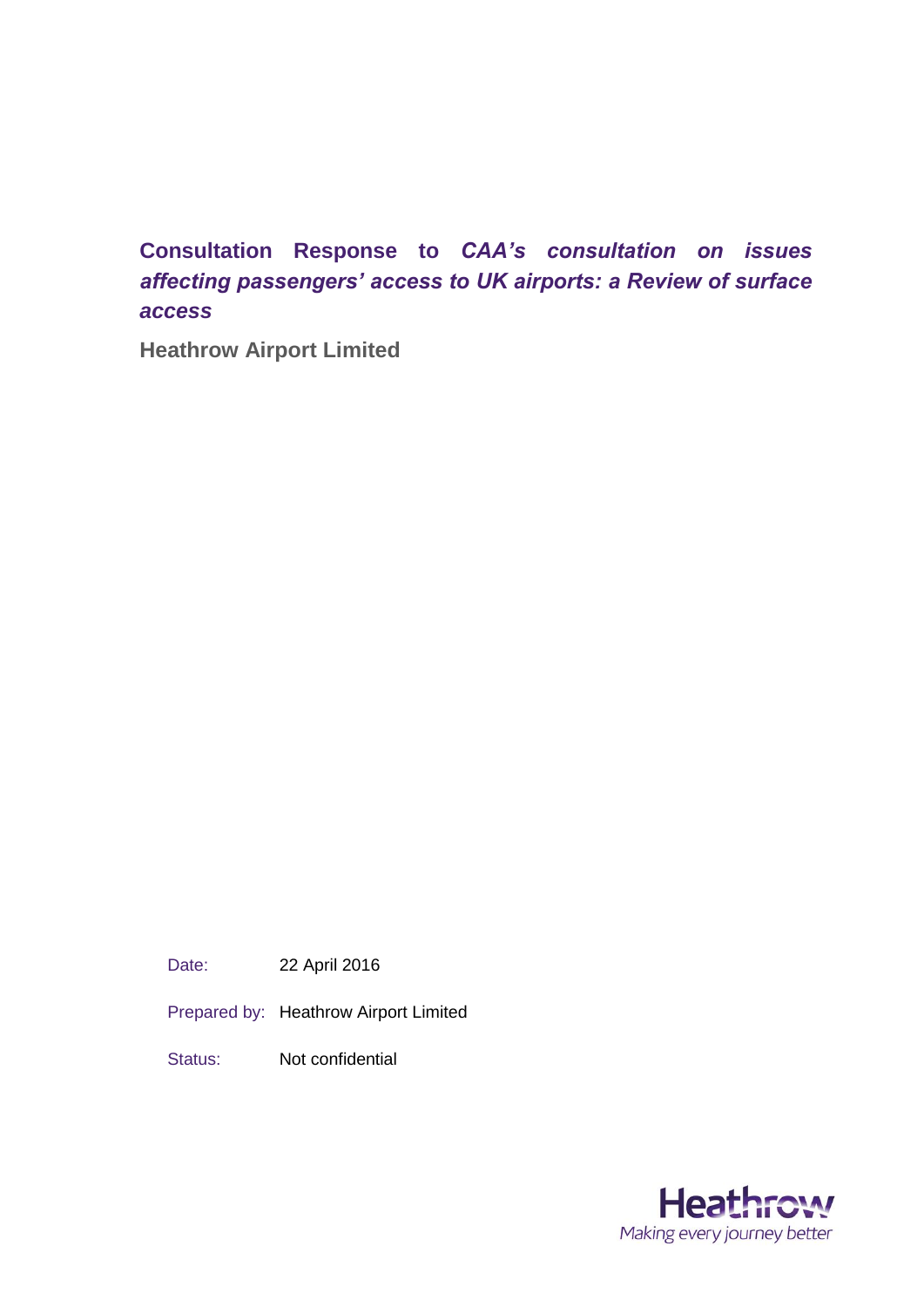## **Contents**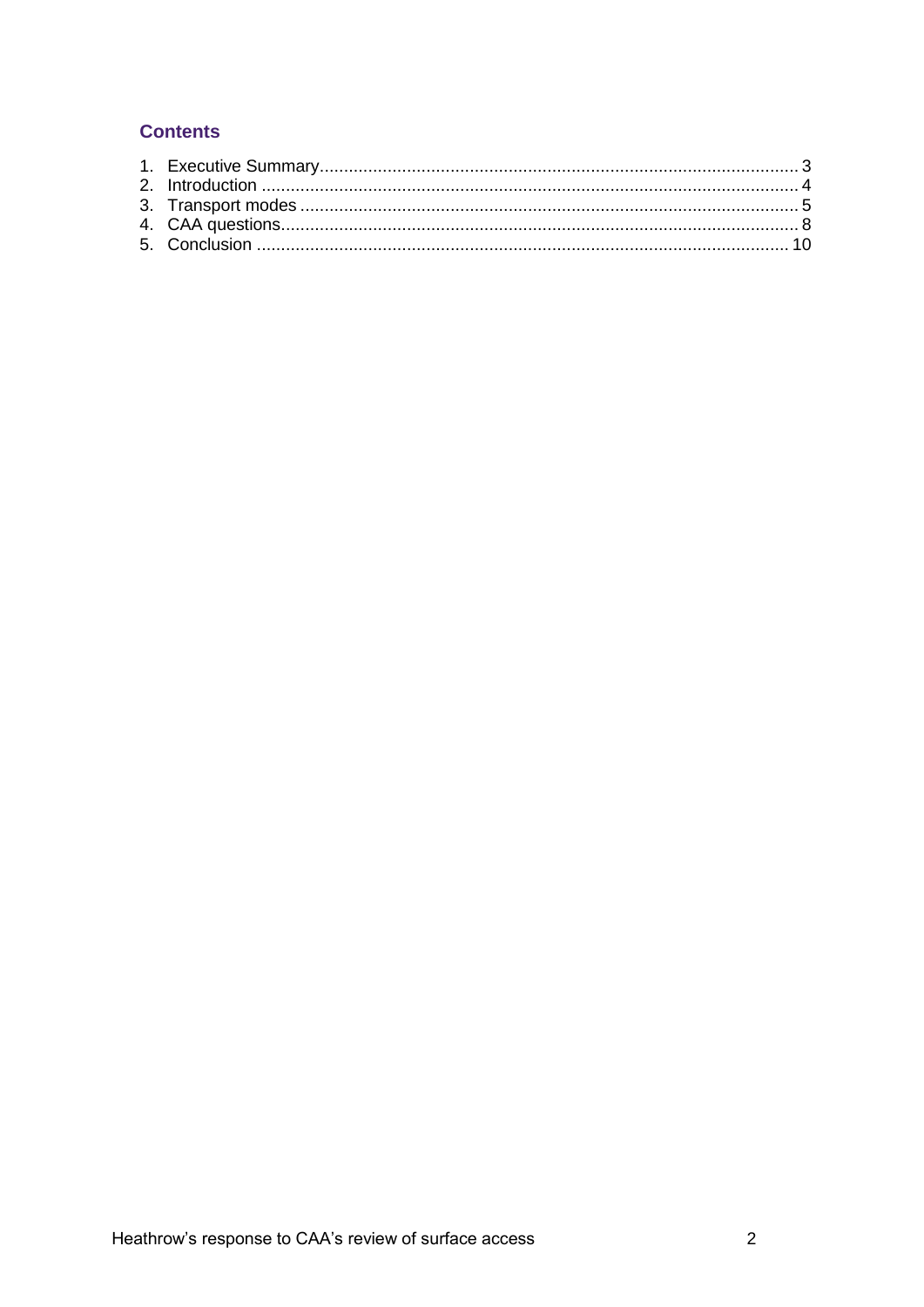## <span id="page-2-0"></span>**Executive Summary**

- 1. Heathrow Airport Limited ("Heathrow") agrees with the Civil Aviation Authority ("CAA") that it is important that the surface access market operates competitively and in the interest of passengers and local communities.
- 2. Heathrow's vision is to give passengers the best airport service in the world. One of the facilitators to delivering this vision is providing passengers and colleagues who work at the airport, excellent surface access to the airport.
- 3. Heathrow enables an extensive surface access network to access the airport, which enhances local, regional and national economies, making Heathrow one of the UK's best connected transport hub. Heathrow is home to one of the UK's busiest bus and coach stations and is the only airport in the UK with London Underground stations.
- 4. Surface access is an integral part of a passenger's end to end journey and will play a role in influencing their choice of airport. Since passengers value reliable, convenient, direct and frequent services, we want to make sure that surface access at Heathrow meets the needs and expectations of our passengers.
- 5. The airport needs easy surface access to enable passengers and colleagues to travel to, from and through the airport. An extensive transport network offers more choice to passengers, builds capacity, and supports resilience.
- 6. Through our commitment to surface access development we are enhancing Heathrow's role as a fully integrated transport hub providing connectivity to UK regions. We continually invest to make public transport more attractive to passengers and colleagues to provide more choice to passengers, whilst carefully managing our environmental responsibilities and being a good neighbour to our local communities.
- 7. Alongside this, Heathrow ensures that passengers are well informed of all the surface access options before they travel to the airport, through our website, and when they are at the airport, through our passenger assistance colleagues. This allows passengers to make the right choice for them.
- 8. We would be pleased to meet with the CAA to discuss Heathrow's response and the development of any draft principles.
- 9. Heathrow reserves the right to make further submissions as necessary through the course of the CAA's review and has responded to the relevant questions posed by the CAA.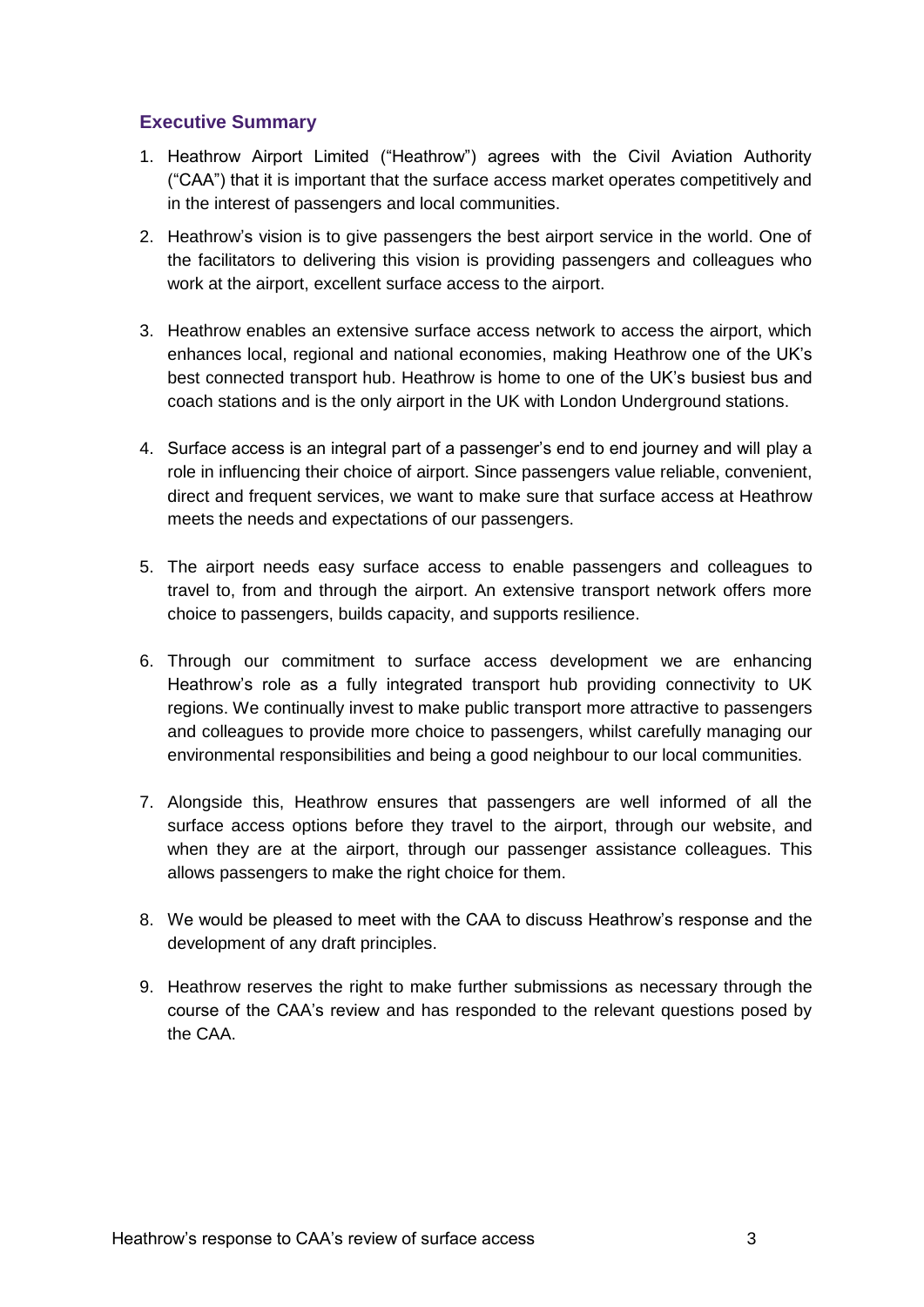### <span id="page-3-0"></span>**Introduction**

- 10. Heathrow is grateful for the opportunity to comment on the CAA's consultation on issues affecting passengers' access to UK airports: a review of surface access.
- 11. The CAA is carrying out its review on surface access to UK airports under Section 64 of the Civil Aviation Act 2012, and one of the reasons for carrying out this review was based on a commitment it gave during the Q6 price control review. In addition to this we understand that the CAA is keen to get a better understanding on how effectively surface access at UK airports is operating and serving the interests of consumers.
- 12. As mentioned, Heathrow is one of the UK's best connected transport hubs, containing the UK's busiest bus and coach station and the only airport with London Underground stations. Our surface access strategy plays a vital role in helping Heathrow deliver its vision to give passengers the best airport service in the world.
- 13. This document summarises the different transport modes offered at Heathrow: passenger car parks, car rental; private hire minicabs, black cabs and bus and coach.
- 14. We then provide responses to specific CAA questions.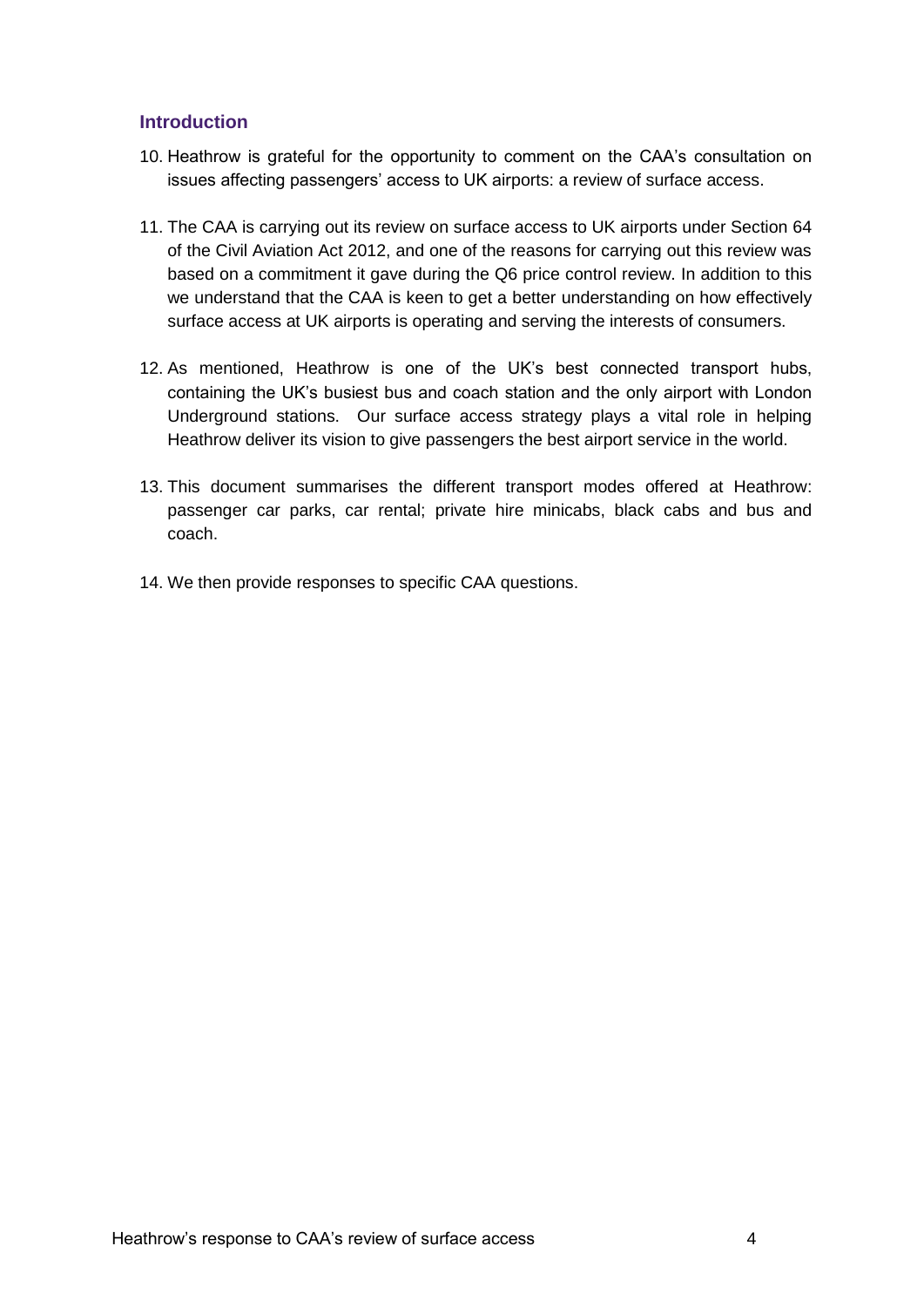## <span id="page-4-0"></span>**Transport modes**

#### **Multi storey car parks**

- 15. There are dedicated multi storey car parks at Heathrow within the boundary of the airport.
- 16. Five multi storey car parks are available, four serving the individual terminals, terminal 2, 3, 4 and 5, and one designated, 1A which serves terminals 2 and 3.
- 17. Our customers have two options for paying for the use of the car parks, pre-booking or pay at the point of use. Prices are competitively priced reflecting the close proximity to the terminal.
- 18. All car parking prices are made available through Heathrow's website and are clearly marked at the entrance points to the car parks.
- 19. There are also valet and meet and greet products for passengers operated from these car parks. Off airport car parking companies operate from the multi storey car parks to collect passengers. This is further explained in the forecourt section.

**Long stay car parking**

- 20. Heathrow owns four long term car parking areas within the boundary of the airport. Terminal 2 and 3 has its own dedicated long term car parking, alongside dedicated long term parking for Terminal 4 and Terminal 5.
- 21. These car parks are aimed towards the leisure passenger who would generally park their car for more than one day. There is a regular dedicated bussing service that takes passengers (including their luggage) from the car park to their choice of terminal.
- 22. Prices are competitively priced and can be either pre-booked or paid at the point of use. Prices are clearly marked through Heathrow's website and at the entrance points to the car parks.
- 23. In addition to the Heathrow owned long term car parking there is a third party operator which has facilities within the Heathrow boundary.

#### **Business car parking**

- 24. Heathrow owns four business car parks (which includes the POD car park serving Terminal 5) that are closer in proximity to the terminals than long term car parking.
- 25. These car parks have dedicated bussing to the terminal with an increased frequency to long stay, and terminal 5 POD car park has its own automated passenger rapid system.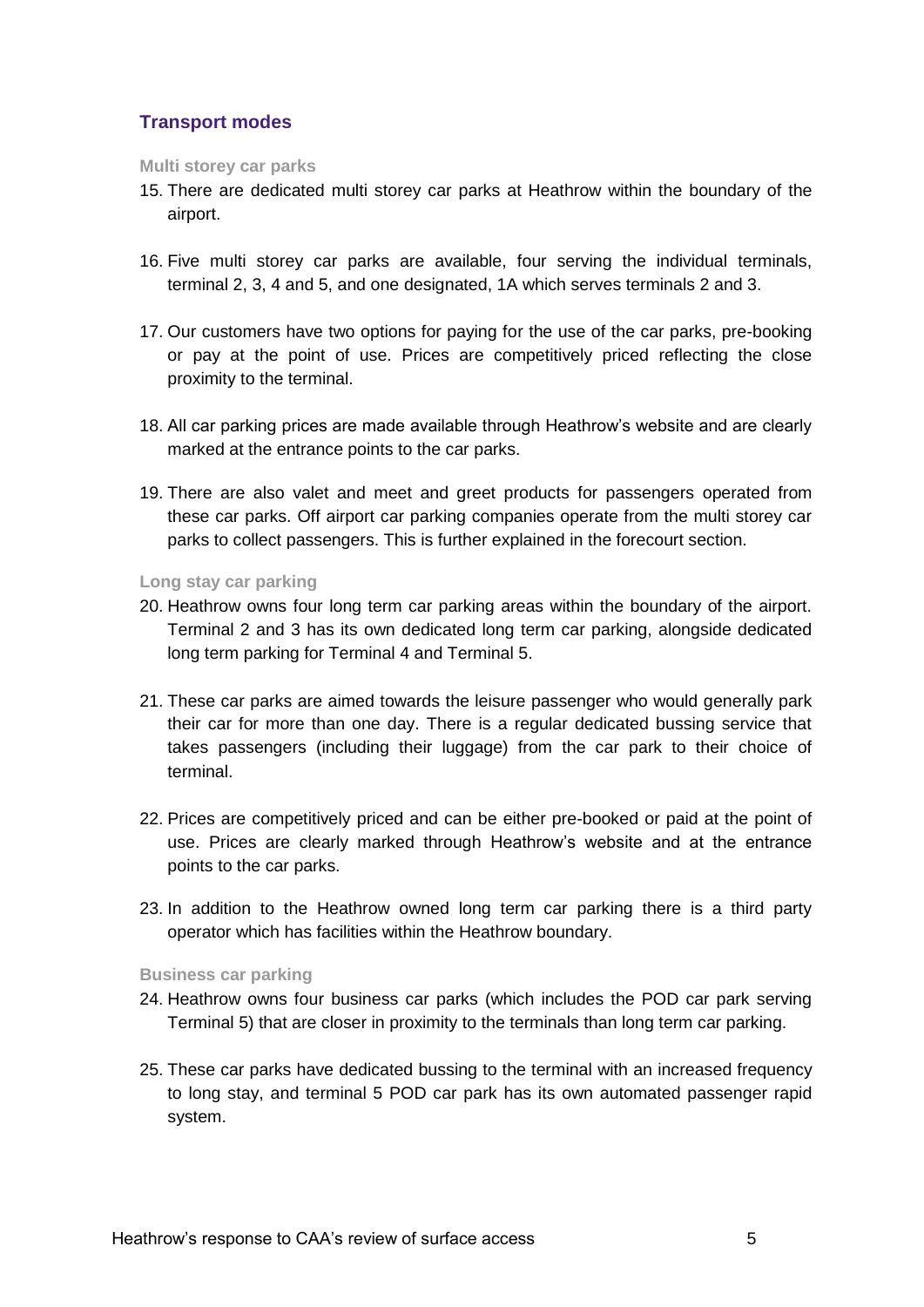26. Prices are competitively priced and can be either pre-booked or paid at the point of use. All business car parking prices are made available through Heathrow's website and are clearly marked at the entrance points to the car parks.

#### **Car rental**

- 27. A number of private rental companies operate at Heathrow, with likes of Hertz, Sixt, Avis/Budget. The car rental companies have a range of facilities at the airport to enable them to provide service to their customers and deliver and return rental cars.
- 28. Car rental companies are privately owned entities and determine their own prices. Car rental can be booked directly through the website of the rental company. Heathrow also provides links on its website to be directed to the relevant car rental company website.

#### **Private hire minicabs**

- 29. Private hire minicabs operate at Heathrow. The prices are generally fixed by the operators to and from any UK destination. The operators set their own price and are independent of Heathrow.
- 30. All private hire minicabs must be pre-booked, typically with the driver meeting customers at the arrivals area whilst using the multi storey car park at the normal chargeable rate. Drop off at the departure forecourt is not chargeable.

#### **Black cabs**

- 31. Black cabs operate at Heathrow with a taxi rank outside each terminal. There is a single taxi feeder park that assigns each taxi a terminal to help ease congestion and manage supply and demand.
- 32. The taxi feeder park is owned by Heathrow with a movement charge levied to each taxi, in consultation with the taxi trade, which is charged on a cost recovery basis.
- 33. The black cabs are independent and determine their own charge to passengers generally based on distance covered, and regulated by Transport for London.

#### **Bus and coach**

- 34. Heathrow owns the central bus station, one of the busiest in the UK, with satellite facilitates in Terminal 4 and 5.
- 35. Coach operators use the central bus station to drop off and collect passengers, and this acts as a holding area. Coach operators are charged for each movement recovering the cost of the bus and coach facilities. Users are consulted on the movement charge.
- 36. The central bus station is operated by a third party supplier under a service agreement on behalf of Heathrow.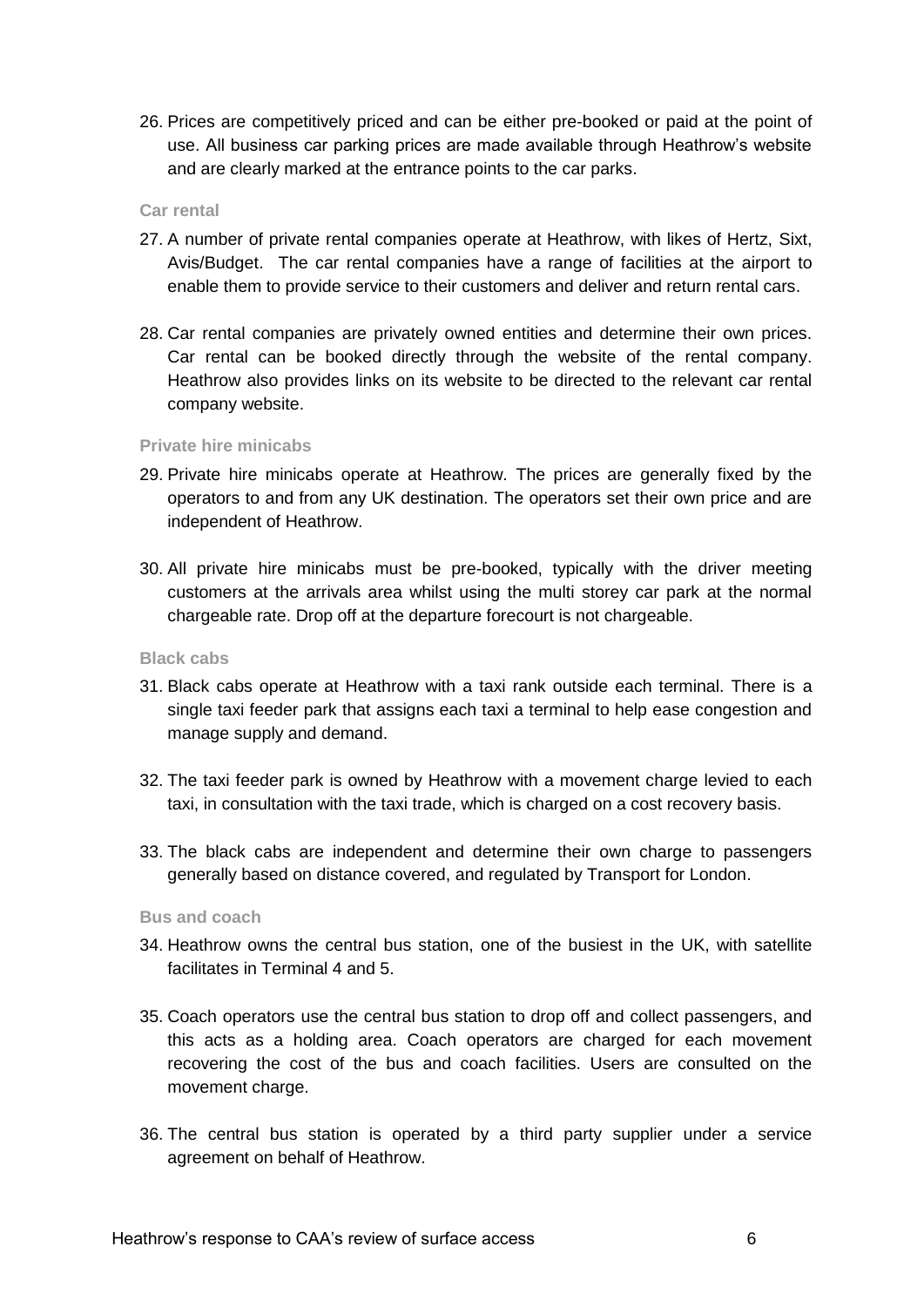- 37. Prices for coach services are independently set by the coach operators. Passengers can book tickets either through Heathrow's website or the coach operators' website, there is no difference in price. This can be pre-booked or paid at the point of use.
- 38. Heathrow also owns the west ramp coach park, which is a holding/waiting area for charter coaches who carry large groups. Charges for the use of this facility are based on cost recovery and consulted with users. In addition there are allocated areas at the terminals for charter coaches to collect passengers.
- 39. Finally, hotel buses operate, carrying passengers from the airport to their choice of hotel. These operators require a forecourt permit to collect and drop off passengers at the terminal forecourt. The forecourt permits are issued by Heathrow and price is based on cost recovery.

#### **Forecourt access**

40. Under the Heathrow byelaws only drop off activity is permitted on the forecourts, and pick up is facilitated through the multi storey car parks. Forecourt access for commercial and operational entities is managed through forecourt permits to manage capacity and congestion, with allocated bays at the forecourts for the use of off airport operators whatever their mode. Outside of commercial entities, drop off at the departure forecourt is currently free.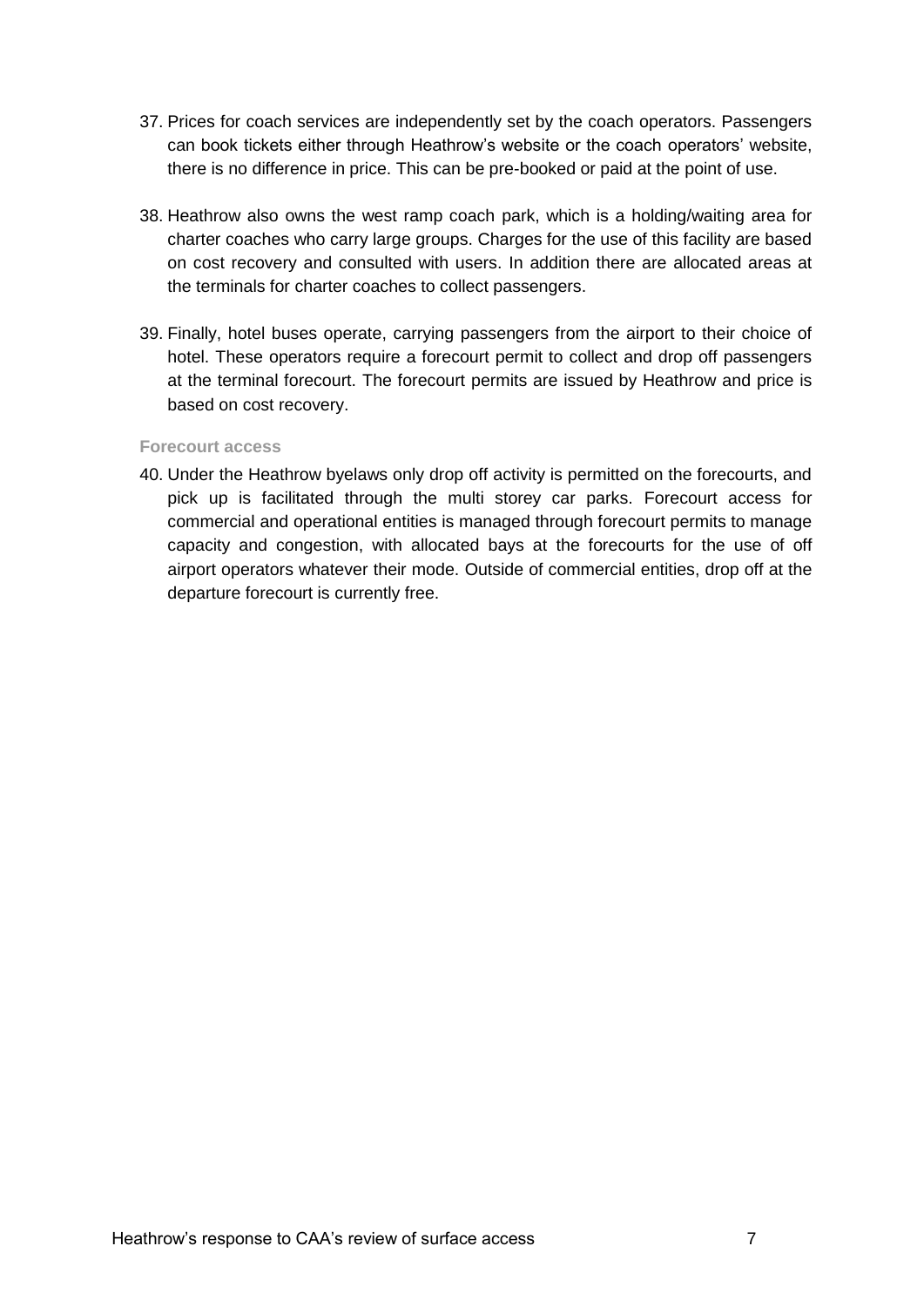## <span id="page-7-0"></span>**CAA questions**

- 41. This section of the response should be read in conjunction with the previous sections of this document.
- 42. *CAA question: Which surface access facilities from the airport's portfolio of assets are made available and their attitude to the development of facilities outside the airport perimeter.*
- 43. There are a number of surface access facilities made available from our asset portfolio including car parking, bus and coach, taxi and car rental. The full extent is described in the previous sections of this document.
- 44. Heathrow has no control over off airport facilities but would encourage passengers to research operators before using them.
- 45. *CAA question: How they make available facilities that can be used by surface access operators and an explanation of any restrictions to the range of operators or the type of services that can be operated at the airport.*
- 46. Facilities are subject to capacity constraint alongside delivering a safe and efficient operation, not impeding the flow of traffic or passengers. Heathrow provides passengers with a range of options, which they are able to review in advance and make informed decisions on their choice of surface access to and from the airport, enhancing Heathrow's connectivity to all regions of the UK.
- 47. Heathrow does not restrict third party surface access operators from using the airport although they must comply with all applicable byelaws and other commercial terms (if applicable) where they have elected to join our frequent user car park payment account offering. Surface access operators are encouraged to work with our operational and commercial teams to investigate opportunities and develop plans to implement.
- 48. *CAA question:* **How airport operators derive charges for the use of facilities by surface access providers and to explain whether and how these charges relate to costs or any other relevant factors. In particular, airports should explain if these lead to differentiation between providers of surface access products or between segments of consumers. Particular attention should be provided to areas where airport operators themselves compete with independent surface access operators.**
- 49. Prices for bus and coach facilities, taxi movement charge, forecourt permits are cost reflective and users are consulted.
- 50. Off airport car park operators who provide 'meet and greet' services, operate out of Heathrow's short stay car parks in the same way as Heathrow's official meet and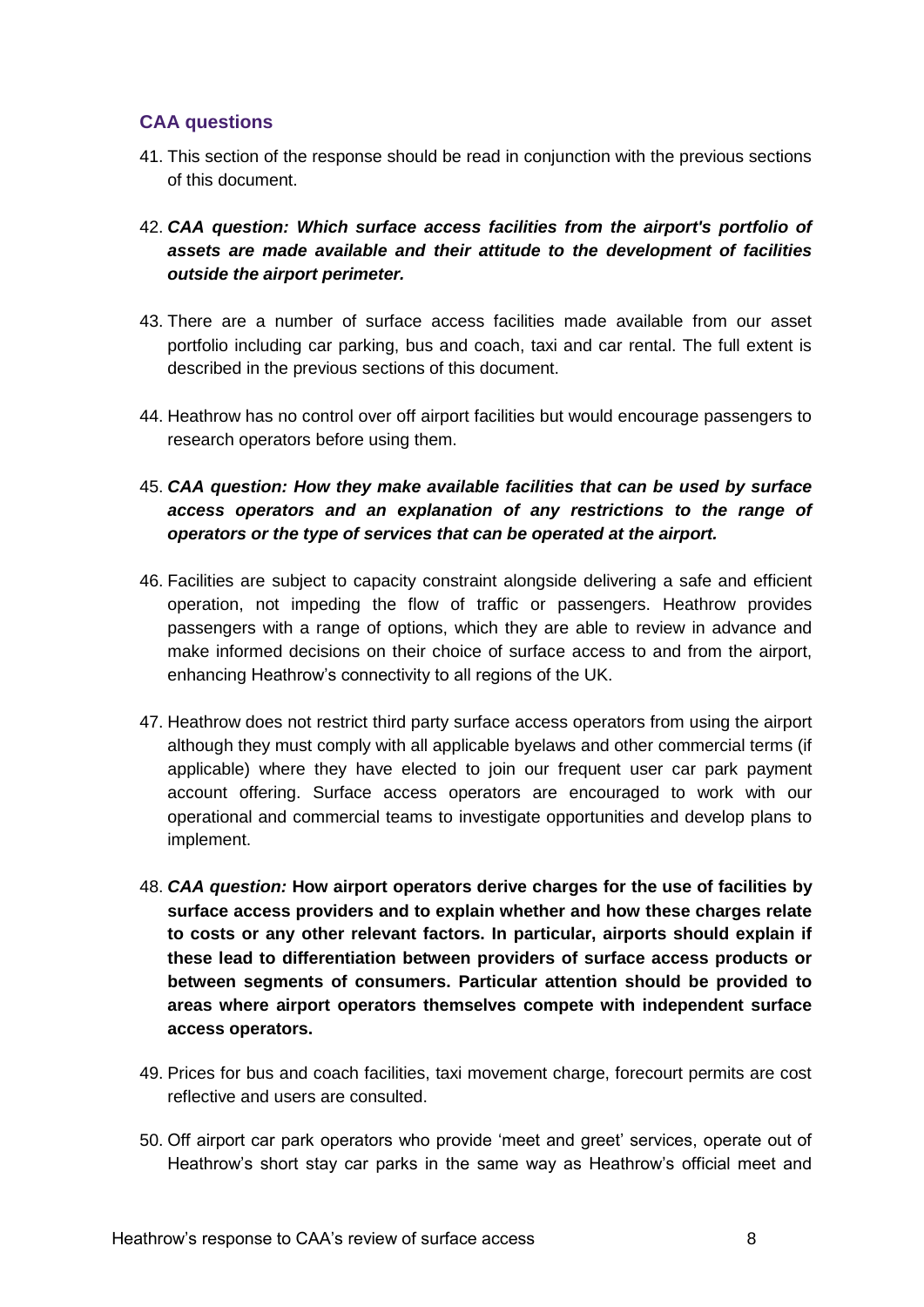greet product. This provides the customer with choice of provider. They pay the commercial roll up rate for use of this car parking and Heathrow provides areas within the car park together with signage to enable this to operate safely and efficiently. In addition, subject to terms and conditions, they may apply to set up a pre-payment account which allows them to benefit from a discount to the car parking charges.

- 51. *CAA question:* **How airport operators consult with users on general charging principles and structures of airport services (access to facilities at or near the forecourt) required by surface access operators and how they provide relevant information on the costs of providing such services.**
- 52. Where users are consulted on the price, it is cost reflective. The forum for this consultation is with the other regulated charges group, which is an established consultative group where prices are consulted. The other regulated charges group consists a wide set of users with agreed consultation protocol and terms of reference.
- 53. Heathrow is subject to an economic licence, which covers some of these facilities and services, like bus and coach. The economic licence requires Heathrow to submit detailed documents and transparency requirements to users and the Civil Aviation Authority and that set out the basis of charges.
- 54. *CAA question:* **The extent of any agreements with other surface access operators and with distributors regarding the sharing of pricing information, the provision of information on costs, capacity management or any other practices and how they ensure these do not allow undue coordination among competitors.**
- 55. Heathrow does not influence or participate in any discussion with other surface access operators regarding sharing price information or information provision of cost. The price set by other surface access operators is an independent decision by that entity.
- 56. Heathrow does actively try and manage the congestion at the forecourt and does so through forecourt permits.
- 57. Where Heathrow sells surface access options such as car parking through third party distribution channels, this is priced accordingly with the prices that Heathrow would sell directly to the user.
- 58. Full details of the Heathrow products and prices are available through Heathrow's website:

<http://www.heathrow.com/transport-and-directions>